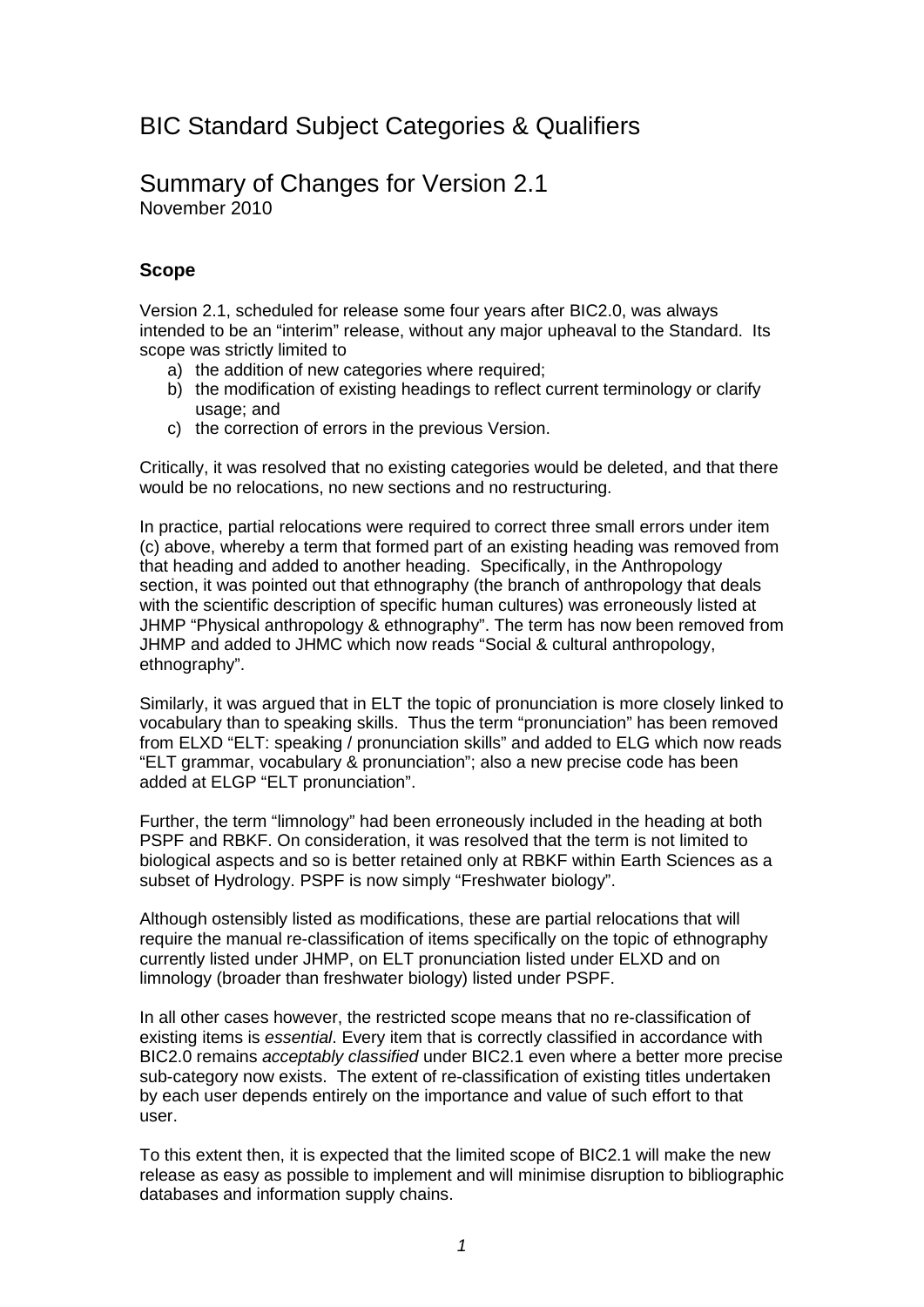#### **Review Procedure**

Suggestions compiled by Nielsen's Classifiers Team or submitted to BIC since the previous release were reviewed, and a call was put out to BIC members (publishers and booksellers) for further requests. It is fair to say that a greater response was elicited from academic, educational and specialist publishers than from trade publishers and booksellers, and this is reflected in the nature of the additions and amendments listed below. No formal review committee was convened, but it was agreed to submit the final proposals to the BIC Subject Categories Steering Committee for approval.

However, a specialist working party was set up to review Section U Computing & Information Technology to ensure it was updated to cover significant developments in this ever-changing area, and remained sufficiently fit for purpose.

Also, particular attention was given to Section Y (which was dramatically reduced in BIC2.0), including an extensive consultation about the use and meaning of the term "Young Adult". It emerged that the term was ambiguous and did not carry any clear indications of reading age or any universally understood connotations about explicit content etc, especially with regard to fiction. It was thus decided to remove all instances of the term "Young Adult" or "YA" from the categories and qualifiers. In most headings then, where it meant nothing more than an indication of ages above 12 years, it has been replaced with the term "Teenage" (see Tables 1b and 2b below). In addition, a new Qualifier 5X has been created for use on material with explicit content; thus should be used in contexts where the term Young Adult had previously been meant to indicate that a title features topics regarded as unsuitable for younger or more sensitive readers, including sex, drug use, violence, swearing (See Table 3 below).

Overall, perhaps the most significant additions are categories for Fantasy romance, in both adult and teenage sections, and for Social networking. The other additions and changes taken individually are not particularly critical but as a whole they represent a general improvement to the scheme – plugging gaps, increasing precision, clarifying scope, and updating coverage and terminology across the board.

The following tables include suggestions from: Nielsen Book, PA Children's Book Group, HarperCollins, Continuum, CUP, EarthScan, OUP, Pearson, O'Reilly, Wiley and Hachette Children's. Thanks to all for their contributions.

*Howard Willows Chair, BIC Standard Subject Review Committee*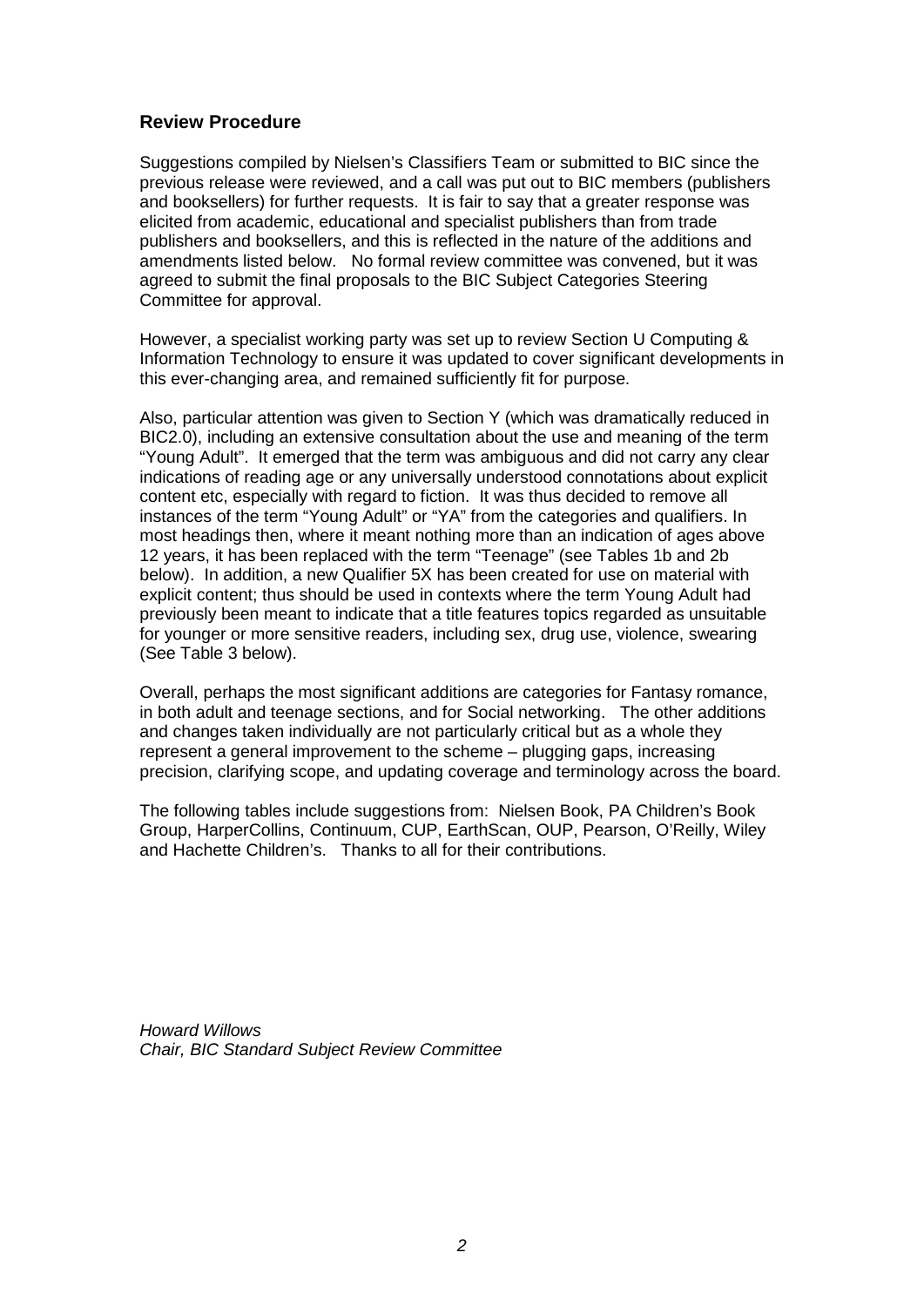| Code        | Heading                                               | Notes (Reason)                                                                         |  |
|-------------|-------------------------------------------------------|----------------------------------------------------------------------------------------|--|
| <b>AFTC</b> | Celtic arts & crafts                                  | May be used with WF* codes for hobbyist                                                |  |
|             |                                                       | approaches                                                                             |  |
|             |                                                       | (Sufficient material to justify specific category)                                     |  |
| <b>AKH</b>  | Book design                                           | Use for all aspects of book design, including                                          |  |
|             |                                                       | jacket design, layout, etc                                                             |  |
|             |                                                       | (Fills gap, nowhere to class such titles)                                              |  |
| <b>ASZB</b> | Performing arts: comedy                               | Use for books about comedy as an art and<br>about comedians, esp stand-up              |  |
|             |                                                       | (Fills gap; nowhere to class such titles which                                         |  |
|             |                                                       | may cut across performing arts, tv, film, theatre,                                     |  |
|             |                                                       | etc)                                                                                   |  |
| <b>BK</b>   | Collected biographies                                 | Use for biographies of several people in single                                        |  |
|             |                                                       | book; use after appropriate BG* code where                                             |  |
|             |                                                       | possible.                                                                              |  |
|             |                                                       | (Standard biography codes imply single                                                 |  |
|             |                                                       | subject)                                                                               |  |
| <b>CFGA</b> | Semantics & pragmatics                                | (Provides category for related topics previously                                       |  |
| <b>CFGR</b> | (Class here: lexicology)                              | listed only in scope note for CFG)<br>(Provides category for related topics previously |  |
|             | Discourse analysis<br>(Class here: critical discourse | listed only in scope note for CFG)                                                     |  |
|             | analysis, stylistics, rhetoric)                       |                                                                                        |  |
| DB          | <b>Classical texts</b>                                | Use for all classical Greek and Latin texts,                                           |  |
|             |                                                       | ideally with other D* code indicating form.                                            |  |
|             |                                                       | (Enables all such works to be classified                                               |  |
|             |                                                       | together under their most significant                                                  |  |
|             |                                                       | characteristic, regardless of form. Cf DSBB,                                           |  |
| <b>DNS</b>  |                                                       | HBLA. NB Form may not be known)<br>Use for all collections of transcribed speeches,    |  |
|             | Speeches                                              | sermons etc; use with other code indicating                                            |  |
|             |                                                       | subject where applicable.                                                              |  |
|             |                                                       | (Enables distinction between types of prose)                                           |  |
| <b>DSYC</b> | Children's & teenage book                             | Use for general guides for parents, teachers,                                          |  |
|             | reviews & guides                                      | librarians etc.                                                                        |  |
|             |                                                       | (Enables distinction from more formal literary                                         |  |
|             |                                                       | studies at DSY)                                                                        |  |
| <b>ELGG</b> | ELT grammar                                           | (Enables precise classification of specific                                            |  |
|             |                                                       | element of ELG)                                                                        |  |
| <b>ELGP</b> | <b>ELT</b> pronunciation                              | (Correct error: wrongly linked with speaking<br>skills in BIC2.0)                      |  |
| <b>ELGV</b> | <b>ELT</b> vocabulary                                 | (Enables precise classification of specific                                            |  |
|             |                                                       | element of ELG)                                                                        |  |
| <b>FMR</b>  | Fantasy romance                                       | Use for all Fantasy titles with strong romance                                         |  |
|             |                                                       | theme, including "dark romance", vampire                                               |  |
|             |                                                       | romance etc. See also YFHR.                                                            |  |
|             |                                                       | (Recognises established sub-genre, ie of                                               |  |
|             |                                                       | Fantasy rather than Romance; needs to be                                               |  |
|             |                                                       | separated from standard Romance, ie titles not                                         |  |
|             |                                                       | double coded as FM & FR.)<br>(Enables distinction between library types)               |  |
| <b>GLMA</b> | Academic & specialist                                 |                                                                                        |  |
|             | libraries                                             | (Enables distinction between library types)                                            |  |
| <b>GLMB</b> | <b>Public libraries</b>                               |                                                                                        |  |
| <b>GLMC</b> | School libraries & young                              | (Enables distinction between library types &<br>services)                              |  |
|             | reader services                                       |                                                                                        |  |

# **Table 1a. Adult Subject Categories: Additions**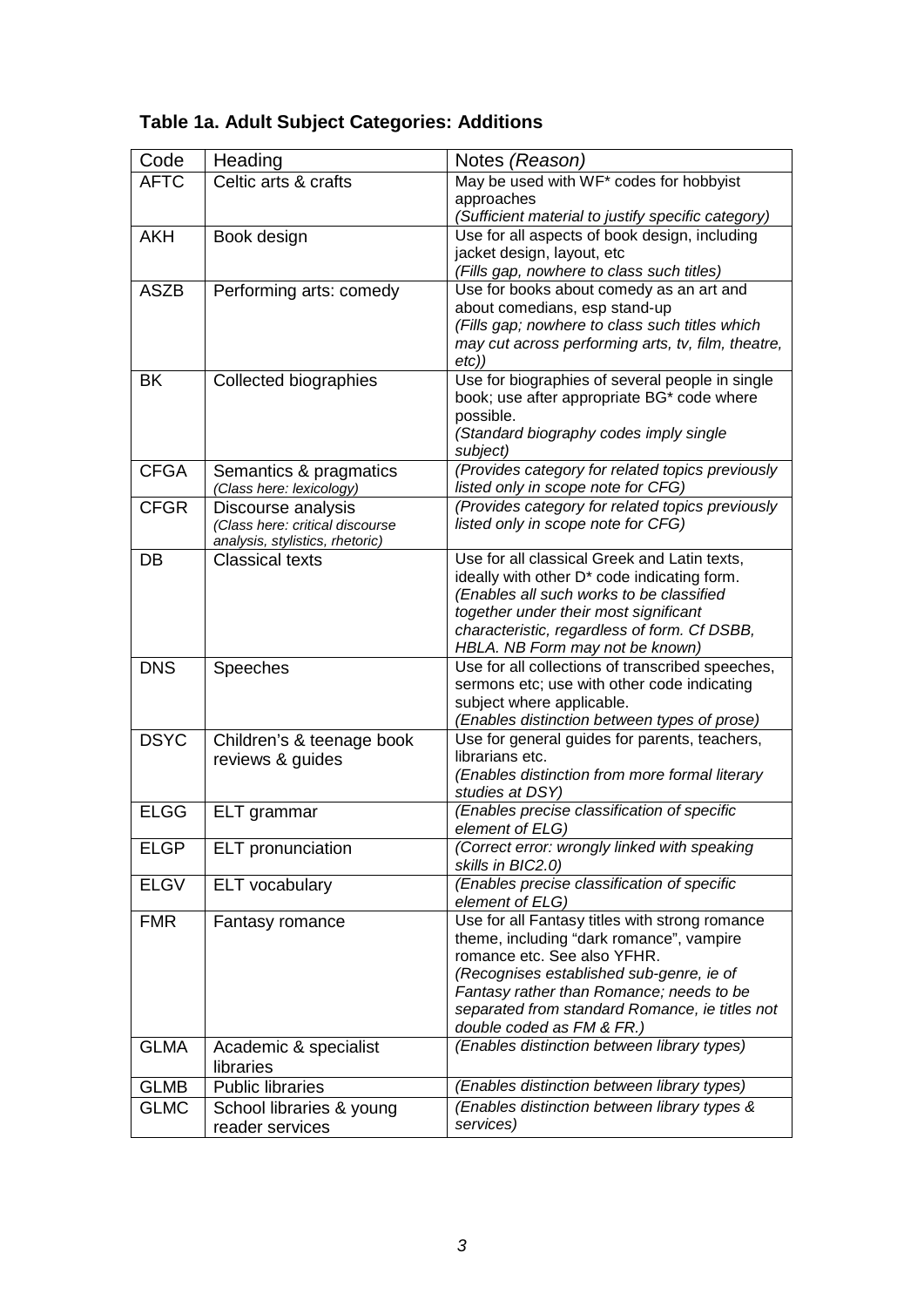| <b>GTH</b>  | Flags, emblems, symbols,<br>logos<br>(Use for general works; see GTE for<br>specialist works on semiotics /<br>semiology; for heraldry, use HBTG<br>"Genealogy, heraldry, names &<br>honours") | Use for general works as distinct from specialist<br>semiology/semiotics.<br>(Fills gap; nowhere to class such titles)                                                                                                       |
|-------------|------------------------------------------------------------------------------------------------------------------------------------------------------------------------------------------------|------------------------------------------------------------------------------------------------------------------------------------------------------------------------------------------------------------------------------|
| <b>GTR</b>  | Cognitive science<br>(See also: HPM "Philosophy of<br>mind"; JM "Psychology" & following;<br>PSAN "Neurosciences"; UYQ<br>"Artificial intelligence" & following)                               | Use for interdisciplinary works on cognitive<br>science, drawing on but wider than psychology,<br>neurosciences, philosophy of mind, AI etc.<br>(Fills gap)                                                                  |
| <b>HDDC</b> | Middle & Near Eastern<br>archaeology                                                                                                                                                           | (Sufficient material to justify specific category;<br>reinstated from BIC1.1)                                                                                                                                                |
| HRKP3       | Ancient Greek religion &<br>mythology                                                                                                                                                          | (Sufficient material to justify specific category;<br>reinstated from BIC1.1)                                                                                                                                                |
| HRKP4       | Roman religion & mythology                                                                                                                                                                     | (Sufficient material to justify specific category;<br>reinstated from BIC1.1)                                                                                                                                                |
| HRKP5       | Norse religion & mythology                                                                                                                                                                     | (Sufficient material to justify specific category;<br>reinstated from BIC1.1)                                                                                                                                                |
| <b>JFFU</b> | Public safety issues<br>(See also: LNTJ "Public health &<br>safety law"; KNXC "Occupational /<br>industrial health & safety)                                                                   | Use for works on any aspect of public safety<br>from a social issues perspective, including road<br>safety, food safety, impact of health & safety<br>legislation.<br>(Fills gap for non-legal, non-occupational<br>aspects) |
| <b>JFFX</b> | Corruption in society<br>(See also: JPZ "Political<br>corruption")                                                                                                                             | Use for works on corruption other than political<br>corruption<br>(Fills gap for non-political aspects)                                                                                                                      |
| <b>JNB</b>  | History of education<br>(Class here: history of specific<br>schools, colleges etc)                                                                                                             | Use for all historical approaches to education<br>and educational institutions.<br>(Enables consistent approach; ensures works<br>are classed within Education rather than in<br>History)                                    |
| <b>KCT</b>  | Agricultural economics                                                                                                                                                                         | (Fills gap; nowhere to class such titles)                                                                                                                                                                                    |
| <b>KCY</b>  | Popular economics                                                                                                                                                                              | Use for accessible works on economics for the<br>general reader, such as Freakonomics.<br>(Increasing number of such titles, especially<br>since financial crisis; quite distinct from<br>academic & professional works)     |
| KJJ         | Business & the environment,<br>'Green' approaches to<br>business                                                                                                                               | Use for management and business titles on<br>environmental impact of business and<br>approaches to make business more 'green'.<br>(Fills gap; nowhere to class such titles)                                                  |
| KJVT        | Outsourcing                                                                                                                                                                                    | Use for management and business titles on<br>outsourcing policy and practice.<br>(Fills gap; nowhere to class such titles)                                                                                                   |
| <b>KJZ</b>  | History of specific companies<br>/ corporate history                                                                                                                                           | As distinct from economic history and industrial<br>history<br>(Fills gap; nowhere to class such titles)                                                                                                                     |
| <b>KNSJ</b> | Events management<br>industries                                                                                                                                                                | (Fills gap; nowhere to class such titles)                                                                                                                                                                                    |
| <b>KNSZ</b> | <b>Funeral services</b>                                                                                                                                                                        | Use for works from business, industrial studies<br>or careers perspective. Use VFJX for self-help<br>and advice.<br>(Fills gap; nowhere to class such titles)                                                                |
| <b>MBF</b>  | <b>Medical bioinformatics</b>                                                                                                                                                                  | Use for specialist titles from medical<br>perspective.<br>(Fills gap; nowhere to class such titles)                                                                                                                          |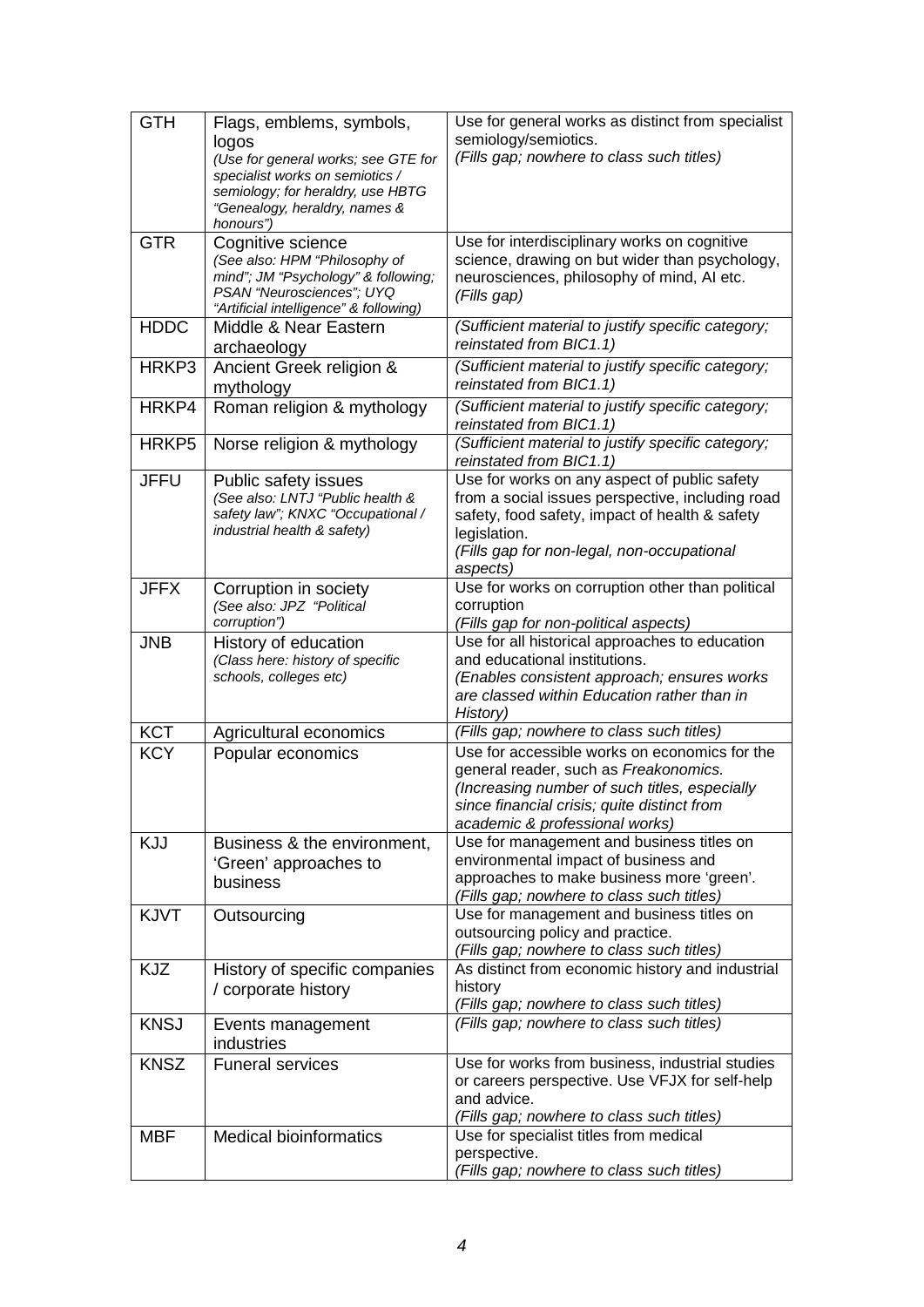| <b>MJNA</b>       | Autism & Asperger's<br>Syndrome                                   | (Sufficient material to justify specific category)                                       |  |
|-------------------|-------------------------------------------------------------------|------------------------------------------------------------------------------------------|--|
| <b>MJND</b>       | Alzheimer's & dementia                                            | (Sufficient material to justify specific category)                                       |  |
| MMJT1             | Cognitive behavioural<br>therapy                                  | (Sufficient material to justify specific category)                                       |  |
| <b>PBTB</b>       | Bayesian inference                                                | (Sufficient material to justify specific category)                                       |  |
| <b>PDZM</b>       | Popular mathematics                                               | Use for accessible works on mathematics,                                                 |  |
|                   |                                                                   | comparable to Popular Science.                                                           |  |
|                   |                                                                   | (Fills gap; nowhere to class such titles)                                                |  |
| PHFC1             | Soft matter physics                                               | (Needed to update Physics section)                                                       |  |
| PHFC <sub>2</sub> | Mesoscopic physics                                                | (Needed to update Physics section)                                                       |  |
| <b>PHJL</b>       | Laser physics                                                     | (Needed to update Physics section)                                                       |  |
| <b>RND</b>        | Environmental policy &                                            | (Fills gap; nowhere to class such titles)                                                |  |
|                   | protocols                                                         |                                                                                          |  |
| <b>RNFF</b>       | Food security & supply                                            | (Fills gap; nowhere to class such titles)                                                |  |
| <b>RNFY</b>       | Energy resources                                                  | (Fills gap; nowhere to class such titles)                                                |  |
| <b>THT</b>        | Energy efficiency                                                 | (Fills gap; nowhere to class such titles)                                                |  |
| <b>UBW</b>        | Internet: general works                                           | Use for broad & conceptual works on Internet &                                           |  |
|                   | (Class here: Semantic Web, Web                                    | WWW generally, as distinct from "digital                                                 |  |
|                   | $3.0$ etc)                                                        | lifestyle" guides and web programming/design                                             |  |
|                   |                                                                   | titles                                                                                   |  |
|                   |                                                                   | (Fills gap; nowhere to class such titles)                                                |  |
| <b>UDA</b>        | Personal organisation                                             | Use for guides to Apple iLife, etc                                                       |  |
|                   | software & apps<br>(Class here: iLife, etc)                       | (Needed to cover new developments)                                                       |  |
| <b>UDBS</b>       | Social networking                                                 | Use for guides to sites such as Facebook, etc                                            |  |
|                   | (Class here: Facebook, Twitter etc)                               | (Needed to cover new developments)                                                       |  |
| <b>UDBV</b>       | Virtual worlds                                                    | Use for guides to Second Life and other virtual                                          |  |
|                   | (Class here; Second Life, etc. See<br>also: UDX "Computer games / | worlds                                                                                   |  |
|                   | online games: strategy guides")                                   | (Needed to cover new developments)                                                       |  |
| <b>ULDF</b>       | Windows 7                                                         | (Fills gap; nowhere to class such titles, while                                          |  |
|                   |                                                                   | other Windows versions covered)                                                          |  |
| <b>UTC</b>        | Cloud computing                                                   | (Fills gap; nowhere to class such titles)                                                |  |
| <b>UTFB</b>       | Computer systems back-up &<br>data recovery                       | (Fills gap; nowhere to class such titles)                                                |  |
| <b>UTV</b>        | Virtualisation                                                    | (Fills gap; nowhere to class such titles)                                                |  |
| <b>UYM</b>        | Computer modelling &                                              | Use for technical & specialist works, inc those                                          |  |
|                   | simulation                                                        | from other disciplines: statistics, engineering                                          |  |
|                   |                                                                   | etc.                                                                                     |  |
|                   |                                                                   | (Fills gap; nowhere to class such titles)                                                |  |
| <b>WBD</b>        | <b>Budget cookery</b>                                             | (Fills gap; nowhere to class such titles)                                                |  |
| <b>WGGV</b>       | Boatbuilding & maintenance                                        | Use for manuals on boat-building &                                                       |  |
|                   |                                                                   | maintenance, as distinct from large-scale ship                                           |  |
|                   |                                                                   | design & naval architecture at TRLD.                                                     |  |
| <b>WSBM</b>       | Sports management &                                               | (Fills gap; nowhere to class such titles)<br>Use with specific WS* code where applicable |  |
|                   | facilities                                                        | (Fills gap; nowhere to class such titles)                                                |  |
| <b>WSBX</b>       | History of sport                                                  | Use after specific WS* code for histories of                                             |  |
|                   |                                                                   | specific sports, or alone for general history of                                         |  |
|                   |                                                                   | sport. Prefer JHBS for academic sociological                                             |  |
|                   |                                                                   | treatment of sport.<br>(Enables consistent approach; ensures works                       |  |
|                   |                                                                   | are classed within Sports & Outdoor Recreation                                           |  |
|                   |                                                                   | rather than in History)                                                                  |  |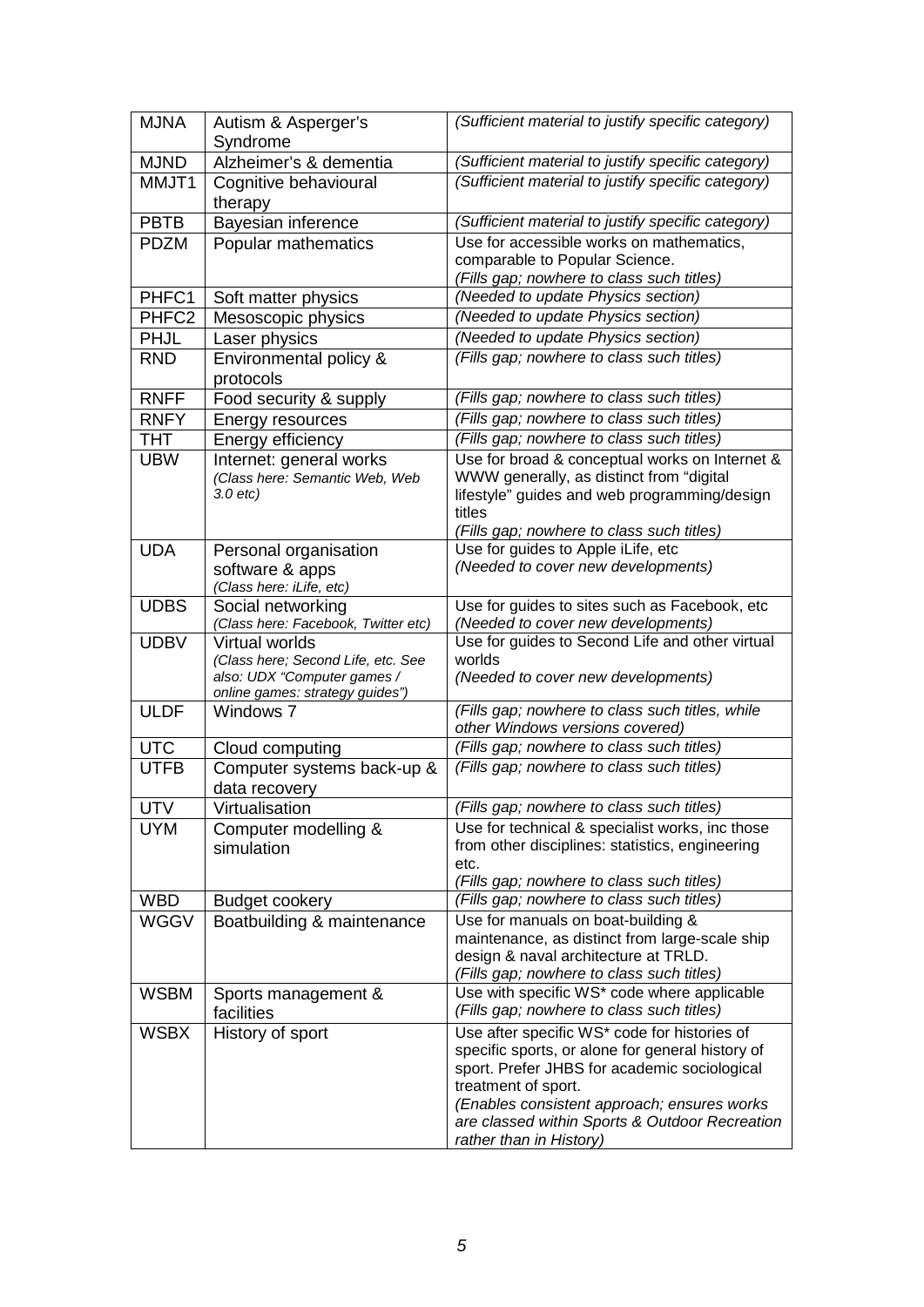| <b>WSC</b>  | Disability sports                    | Use for books on sports for disabled people, in<br>conjunction with specific WS* where applicable.<br>See also WSBB for Paralympics.<br>(Fills gap; nowhere to class such titles) |
|-------------|--------------------------------------|-----------------------------------------------------------------------------------------------------------------------------------------------------------------------------------|
| <b>WSDF</b> | Sport science, physical<br>education | Use for books on PE as a subject, eg at A level<br>& degree level, and for sport science titles.<br>(Fills gap; nowhere to class such titles)                                     |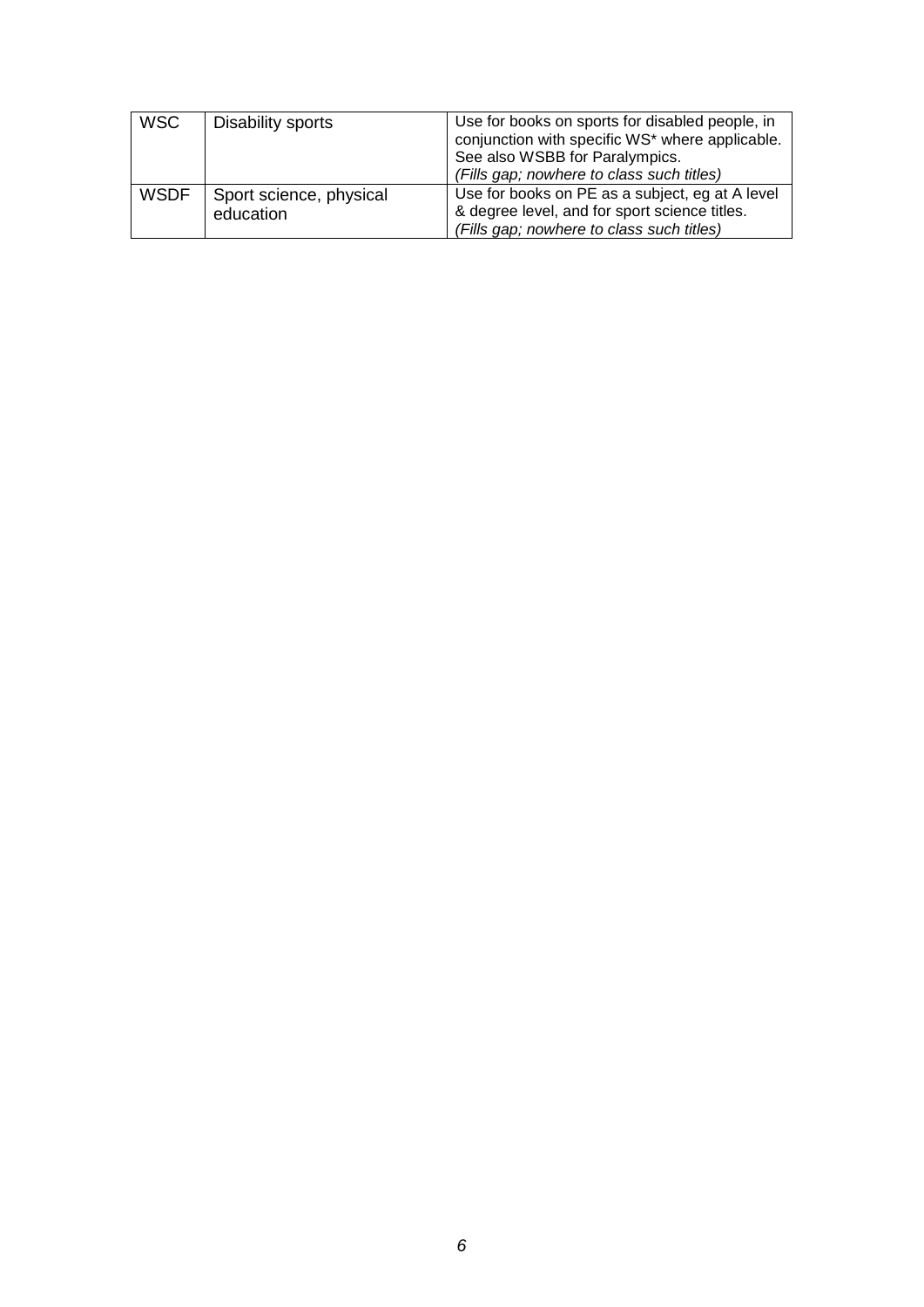## **Table 1b. Children's/Teenage/Educational Subject Categories: Additions**

**General change**: to avoid any ambiguity over, or any connotations that might be inferred from, the use of term "Young Adult" (see separate paper) all instances of "Young Adult" or "YA" in Section Y are to be amended to "Teenage". This change is reflected in relevant new categories below.

| Code        | Heading                                                                                                                                                           | Notes (Reason)                                                                                                                                                                                                                                                                |
|-------------|-------------------------------------------------------------------------------------------------------------------------------------------------------------------|-------------------------------------------------------------------------------------------------------------------------------------------------------------------------------------------------------------------------------------------------------------------------------|
| <b>YBLP</b> | Early learning: people who                                                                                                                                        | (Established early learning topic)                                                                                                                                                                                                                                            |
|             | help us                                                                                                                                                           |                                                                                                                                                                                                                                                                               |
| <b>YBLT</b> | Early learning: things that<br>go                                                                                                                                 | (Established early learning topic; reinstated from<br>BICV1.1)                                                                                                                                                                                                                |
| <b>YFHR</b> | Fantasy romance<br>(Teenage)                                                                                                                                      | Use for "dark romance", vampire romance, etc.<br>See also FMR (table 1a). See also 5X (table 3).<br>(Recognises established sub-genre; ie of<br>Fantasy rather than Romance; needs to be<br>separated from standard teen romance, ie titles<br>not double coded as YFM & YFH) |
| <b>YNL</b>  | Literature, books & writers<br>(Children's / Teenage)                                                                                                             | Use for fiction companions, biographies of and<br>books about writers, and general interest books<br>about literature & writing, as distinct from<br>educational "lit crit" works.<br>(Fills gap, nowhere to class such titles)                                               |
| YQCR5       | <b>Educational: English</b><br>language: readers &<br>reading schemes: Synthetic<br>Phonics                                                                       | Use for readers & storybooks which specifically<br>uses the Synthetic Phonics system & techniques                                                                                                                                                                             |
| YQCS5       | <b>Educational: English</b><br>language: reading skills:<br><b>Synthetic Phonics</b>                                                                              | Use for learning material which specifically uses<br>the Synthetic Phonics system & techniques                                                                                                                                                                                |
| <b>YQD</b>  | Educational: drama studies<br>(Class here: playscripts for<br>schools)                                                                                            | Use for books about drama, acting etc and for<br>playscripts specifically designed for schools, as<br>distinct from YNDS.<br>(Fills gap; nowhere to class such titles; enables<br>mapping to PC Y5.1)                                                                         |
| <b>YQES</b> | School editions of<br>Shakespeare                                                                                                                                 | (Reinstates useful category previously in V1.1)                                                                                                                                                                                                                               |
| <b>YQFL</b> | Education: literature in<br>languages other than<br>English<br>(Class here: literary studies &<br>criticism of works not in English,<br>and the texts themselves) | (Balances treatment of English and non-English<br>such that both have codes for the study of the<br>language and the study of the literature)                                                                                                                                 |
| YQJ         | <b>Educational: Social</b><br>sciences<br>(Class here: sociology, social<br>sciences, modern studies. See<br><b>YQN</b> for Citizenship)                          | Use for all social science subjects taught in<br>schools (eg sociology, social & health care etc);<br>as distinct from citizenship & PSHE.<br>(Required to cover subjects taught to GCSE)                                                                                     |
| <b>YQJP</b> | Educational: Psychology                                                                                                                                           | (Required to cover subjects taught to GCSE)                                                                                                                                                                                                                                   |
| YQY         | <b>Educational: Vocational</b><br>subjects                                                                                                                        | Use for all vocational subjects (unless separately<br>listed) taught in schools (eg health care, leisure<br>& tourism etc).<br>(Required to cover subjects taught to GCSE)                                                                                                    |
| <b>YXV</b>  | Personal & social issues:<br>careers guidance<br>(Teenage)                                                                                                        | Use alone or with YQNP for schools-based<br>material.<br>(Fills gap; nowhere to class such titles)                                                                                                                                                                            |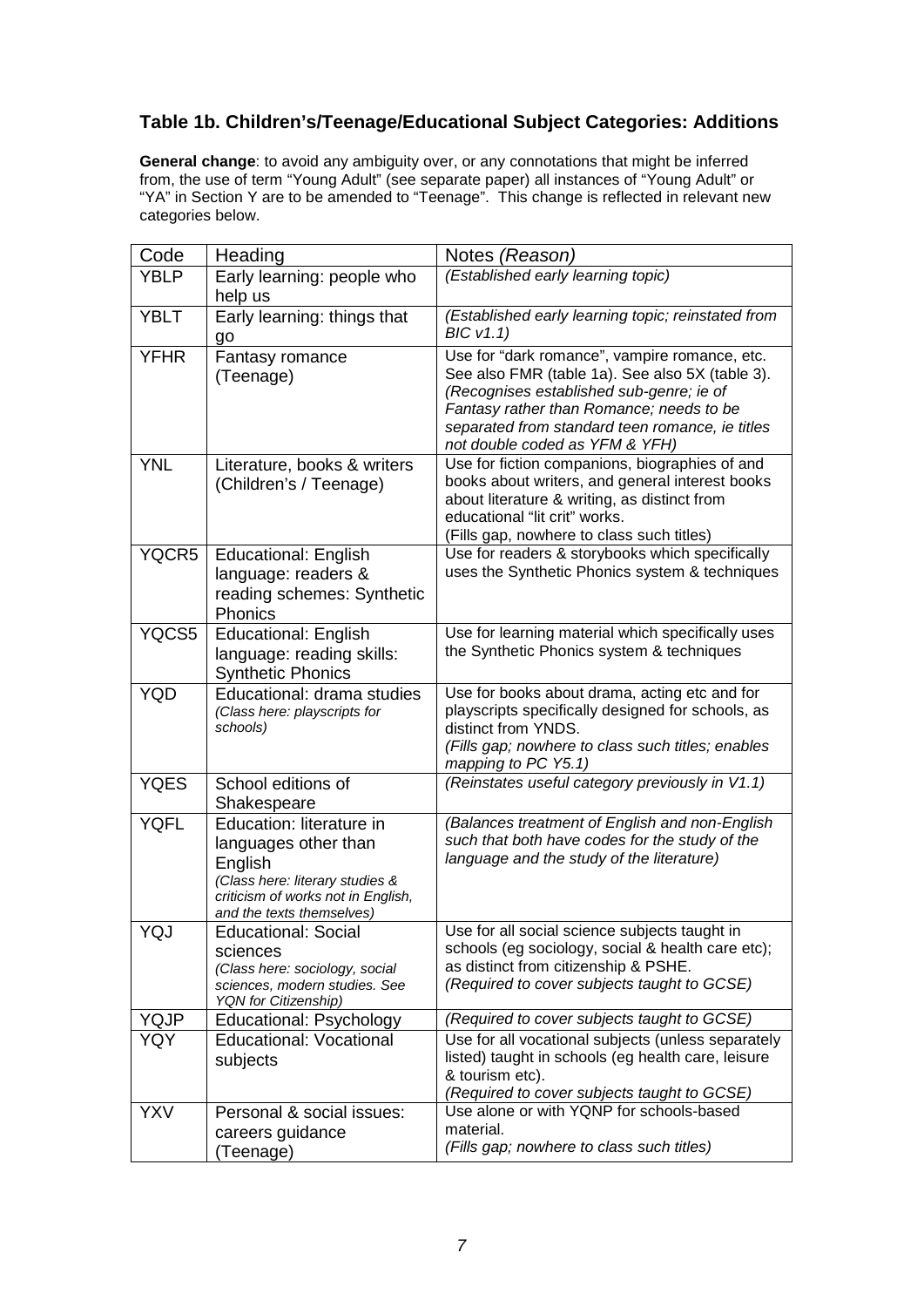## **Table 2a. Adult Subject Categories: Modifications**

These involve a clarification or minor extension of the scope of a category heading, to reflect actual usage. Few or no changes to records should be required.

| Code        | New Heading                                                                                           | Previous Heading (Reason)                                                      |
|-------------|-------------------------------------------------------------------------------------------------------|--------------------------------------------------------------------------------|
| <b>AFKG</b> | Precious metal, precious stones &                                                                     | Precious metal & precious stones:                                              |
|             | jewellery: artworks & design                                                                          | artworks & design                                                              |
|             |                                                                                                       | (Broaden to clarify scope)                                                     |
| <b>AVGN</b> | Popular music, easy listening                                                                         | Easy listening, MOR music<br>(Remove pejorative "MOR")                         |
| <b>BGT</b>  | Biography: science, technology &                                                                      | Biography: science, technology &                                               |
|             | medicine                                                                                              | engineering                                                                    |
|             |                                                                                                       | (Modify & broaden to clarify scope)                                            |
| <b>BGTA</b> | Autobiography: science, technology &                                                                  | Autobiography: science, technology &                                           |
|             | medicine                                                                                              | engineering                                                                    |
|             |                                                                                                       | (Modify & broaden to clarify scope)                                            |
| <b>CFG</b>  | Semantics, discourse analysis, etc                                                                    | (Broaden to indicate new sub-divisions,                                        |
|             |                                                                                                       | see Table 1a)                                                                  |
| <b>CFK</b>  | Grammar, syntax & morphology                                                                          | Grammar, syntax                                                                |
|             |                                                                                                       | (Clarify scope; include important term)                                        |
| <b>DSRC</b> | Literary companions, book reviews &                                                                   | Literary companions<br>(Broaden to clarify scope)                              |
|             | guides                                                                                                |                                                                                |
| <b>DSY</b>  | Children's & teenage literature studies                                                               | Children's literature studies: general<br>(Clarify scope includes YA material) |
| <b>ELG</b>  | ELT grammar, vocabulary &                                                                             | ELT grammar & vocabulary                                                       |
|             | pronunciation                                                                                         | (Re-word to clarify scope)                                                     |
| <b>ELHB</b> | ELT non-fiction & background readers                                                                  | <b>ELT</b> background readers                                                  |
|             |                                                                                                       | (Re-word to clarify scope)                                                     |
| <b>ELXD</b> | ELT: speaking skills                                                                                  | ELT: speaking / pronunciation skills                                           |
|             | (See also: ELGP Pronunciation)                                                                        | (Correct error: narrow to clarify scope)                                       |
| <b>FXS</b>  | Graphic novels: superheroes & super-                                                                  | Graphic novels: superheroes                                                    |
|             | villains                                                                                              | (Broaden to clarify scope)                                                     |
| <b>GBCR</b> | Bibliographies, catalogues                                                                            | Bibliographies, catalogues,                                                    |
|             | (See also: AVD for discographies)                                                                     | discographies                                                                  |
|             |                                                                                                       | (Re-word with scope note to avoid                                              |
|             |                                                                                                       | overlap with AVD)                                                              |
| <b>GLF</b>  | IT, Internet & electronic resources in                                                                | Automation of library & information                                            |
|             | libraries                                                                                             | processes<br>(Re-word to clarify scope and reflect                             |
|             |                                                                                                       | current terminology)                                                           |
| <b>GLP</b>  | Archiving, preservation & digitisation                                                                | Storage, maintenance & preservation of                                         |
|             |                                                                                                       | collections                                                                    |
|             |                                                                                                       | (Re-word to clarify scope and reflect                                          |
|             |                                                                                                       | current terminology)                                                           |
| <b>GM</b>   | Museology & heritage studies                                                                          | Museums & museology                                                            |
|             | (Class here: museum studies; curatorship; heritage                                                    | (Broaden to clarify scope)                                                     |
|             | interpretation; and historical conservation of<br>culturally & socially significant sites, buildings, |                                                                                |
|             | monuments etc. See also: ABC "Conservation,                                                           |                                                                                |
|             | restoration & care of artworks"; RNK "Conservation                                                    |                                                                                |
|             | of the environment"; TNKX "Conservation of                                                            |                                                                                |
|             | buildings & building materials"; WTHM "Museum,                                                        |                                                                                |
| <b>HDW</b>  | historic sites, gallery & art guides")<br>Archaeological science, methodology &                       | Archaeological methodology &                                                   |
|             | techniques                                                                                            | techniques                                                                     |
|             |                                                                                                       | (Broaden to clarify scope)                                                     |
| J           | Society & social sciences                                                                             | (Remove "Do Not use" note; allow J to                                          |
|             |                                                                                                       | be used on individual books)                                                   |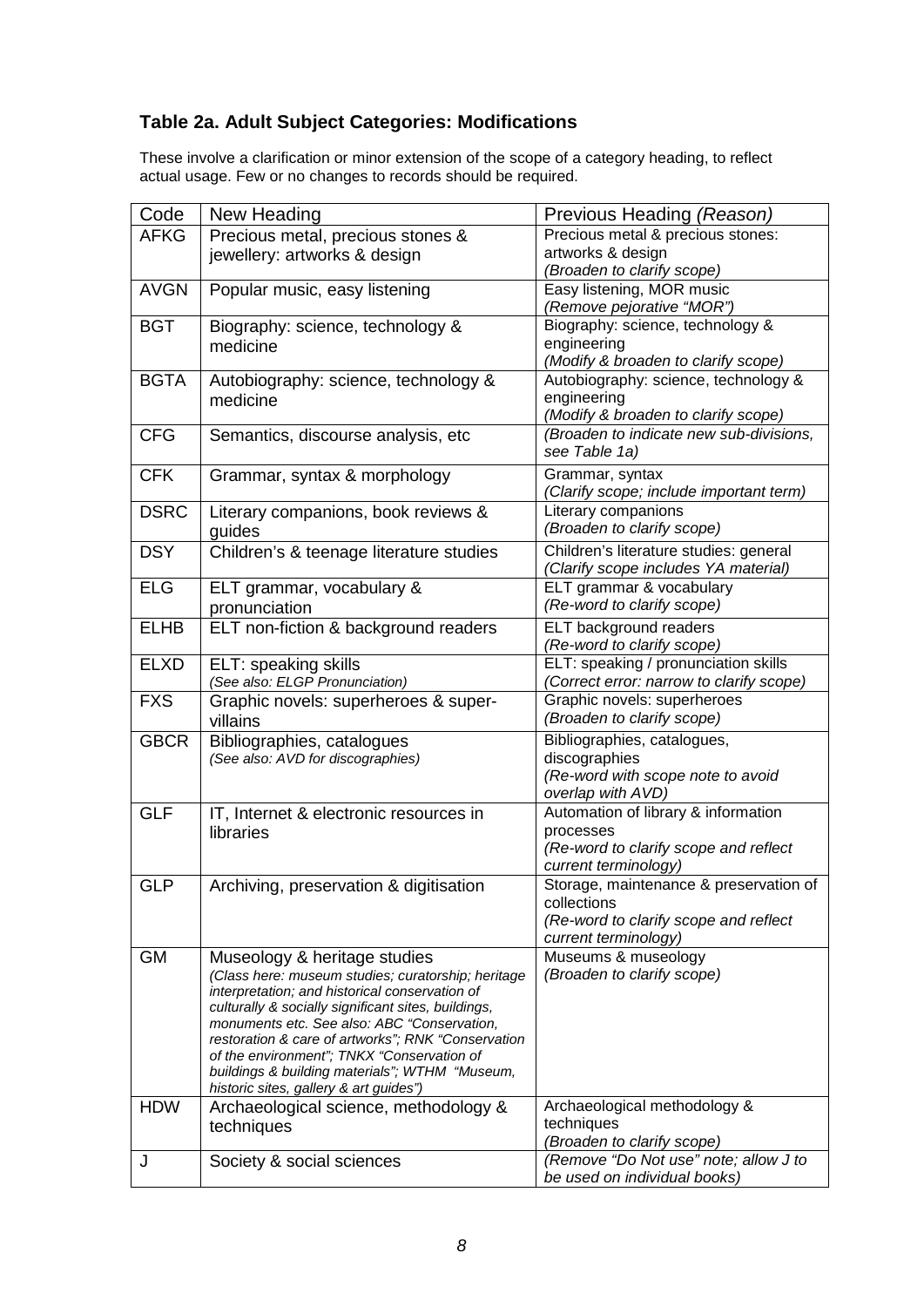| <b>JFFB</b> | Housing & homelessness                                                                      | Homelessness<br>(Broaden to clarify scope)                              |
|-------------|---------------------------------------------------------------------------------------------|-------------------------------------------------------------------------|
| <b>JFFJ</b> | Social discrimination & inequality                                                          | Social discrimination                                                   |
|             |                                                                                             | (Broaden to clarify scope)                                              |
| <b>JHMC</b> | Social & cultural anthropology,                                                             | Social & cultural anthropology                                          |
|             | ethnography                                                                                 | (Correct error)                                                         |
| <b>JHMP</b> | Physical anthropology                                                                       | Physical anthropology & ethnography                                     |
|             |                                                                                             | (Correct error)                                                         |
| <b>KCM</b>  | Development economics & emerging                                                            | Development economics                                                   |
|             | economies                                                                                   | (Broaden to clarify scope)                                              |
| <b>KCX</b>  | Economic & financial crises & disasters                                                     | Financial crises & disasters                                            |
|             |                                                                                             | (Broaden to clarify scope)                                              |
| <b>KJG</b>  | Business ethics & social responsibility                                                     | <b>Business ethics</b>                                                  |
|             |                                                                                             | (Broaden to clarify scope)                                              |
| <b>KJR</b>  | Corporate governance                                                                        | Corporate governance & responsibilities                                 |
|             |                                                                                             | (Re-word to avoid confusion with                                        |
|             |                                                                                             | reworded KJG above)                                                     |
| <b>KNTP</b> | Publishing industry & book trade                                                            | Publishing industry                                                     |
|             |                                                                                             | (Broaden to clarify scope)                                              |
| <b>KNX</b>  | Industrial relations, health & safety                                                       | Industrial relations & safety                                           |
| <b>KNXC</b> | Health & safety issues                                                                      | (Re-word to clarify scope)<br>Occupational / industrial health & safety |
|             |                                                                                             | (Re-word to clarify scope)                                              |
| LNFX5       | Police law & police procedures                                                              | Police procedures                                                       |
|             |                                                                                             | (Broaden to clarify scope)                                              |
| <b>PBWR</b> | Nonlinear science                                                                           | Non-linear science                                                      |
|             |                                                                                             | (Re-word to reflect standard wording)                                   |
| <b>PHF</b>  | Materials / States of matter                                                                | States of matter                                                        |
|             |                                                                                             | (Broaden to clarify scope)                                              |
| PHJ         | <b>Optical physics</b>                                                                      | Light (optics)                                                          |
|             |                                                                                             | (Broaden to clarify scope)                                              |
| <b>PHN</b>  | Nuclear physics                                                                             | Nuclear structure physics                                               |
|             |                                                                                             | (Re-word to clarify scope)                                              |
| <b>PSPF</b> | Freshwater biology                                                                          | Freshwater biology, limnology                                           |
|             | (See also: RBKF "Limnology (freshwater)"                                                    | (Correct error, avoid overlap with                                      |
|             |                                                                                             | <b>RBKF)</b>                                                            |
| <b>RNF</b>  | Environmental management                                                                    | Management of land & natural<br>resources                               |
|             |                                                                                             | (Re-word to clarify scope)                                              |
| <b>RNPG</b> | Climate change                                                                              | Global warming                                                          |
|             |                                                                                             | (Re-word to clarify scope and reflect                                   |
|             |                                                                                             | current terminology)                                                    |
| <b>TTVR</b> | Traditional trades & skills                                                                 | Rural trades & skills                                                   |
|             |                                                                                             | (Re-word to clarify scope)                                              |
| <b>UB</b>   | Information technology: general issues                                                      | Computing: general                                                      |
|             |                                                                                             | (Re-word to clarify scope)                                              |
| <b>UBH</b>  | Health & safety aspects of IT                                                               | Health & safety aspects of computing                                    |
|             |                                                                                             | (Re-word to clarify scope)                                              |
| <b>UBJ</b>  | Ethical & social aspects of IT                                                              | Ethical & social aspects of computing                                   |
|             |                                                                                             | (Re-word to clarify scope)                                              |
| <b>UBL</b>  | Legal aspects of IT                                                                         | Legal aspects of computing                                              |
|             |                                                                                             | (Re-word to clarify scope)<br>PDAs & other handheld devices:            |
| <b>UDH</b>  | Portable & handheld devices:                                                                | consumer/user guides                                                    |
|             | consumer/user guides                                                                        | (Re-word to clarify scope and reflect                                   |
|             | (Class here: ebook readers, tablets, iPad, etc;<br>for smartphones, use UDT "Mobile phones: | current terminology)                                                    |
|             | consumer/user guides")                                                                      |                                                                         |
|             |                                                                                             |                                                                         |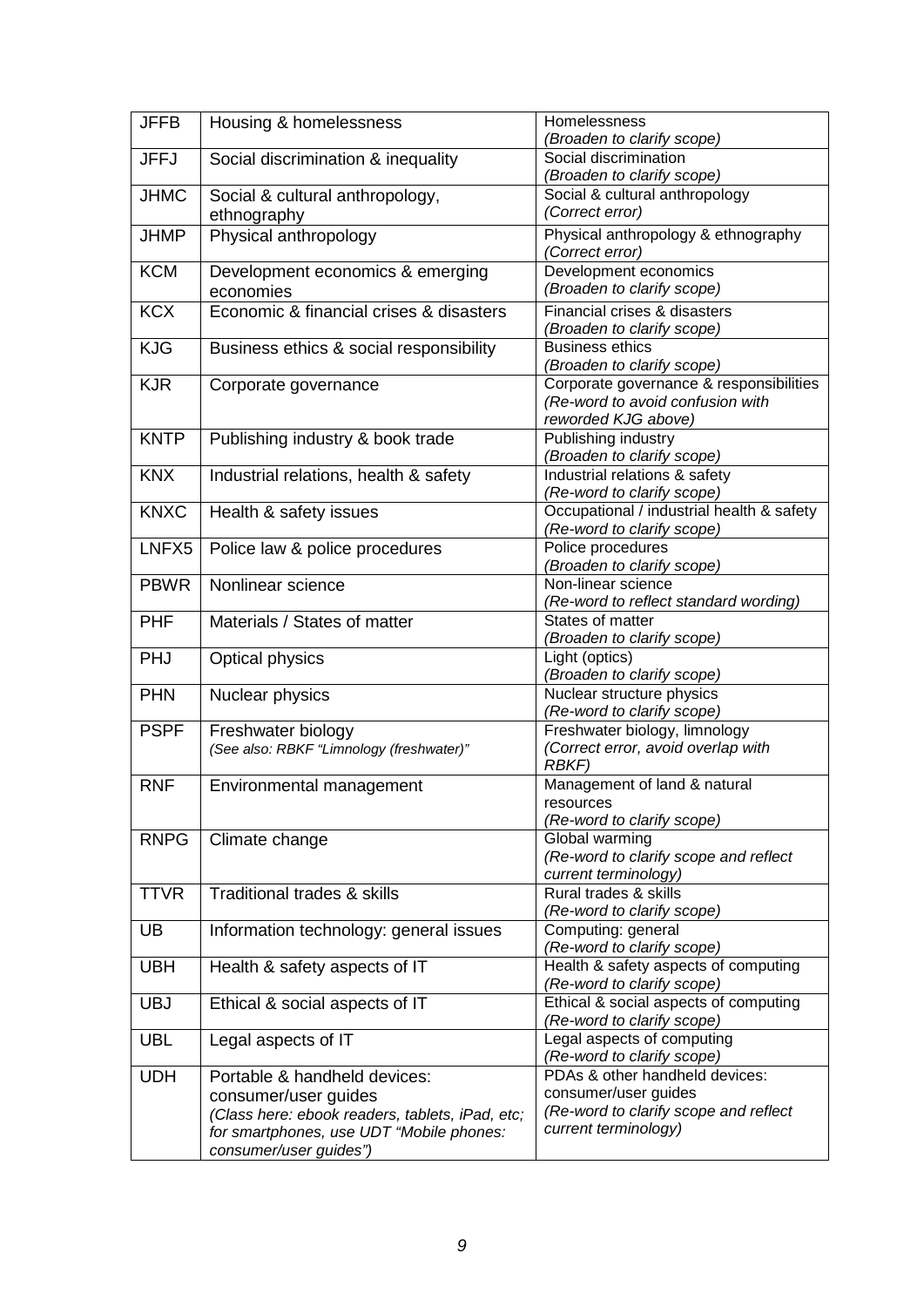| <b>UDT</b>  | Mobile phones: consumer/user guides<br>(Class here: smartphones. See also: UDH<br>"Portable & handheld devices")                                                                                                                                                 | (Scope note added to clarify scope)                                                                                                                                                                |
|-------------|------------------------------------------------------------------------------------------------------------------------------------------------------------------------------------------------------------------------------------------------------------------|----------------------------------------------------------------------------------------------------------------------------------------------------------------------------------------------------|
| <b>UDX</b>  | Computer games / online games: strategy<br>guides                                                                                                                                                                                                                | Computer games: strategy guides<br>(Re-word to clarify scope)                                                                                                                                      |
| UF          | <b>Business applications</b><br>(Note: use UF* codes as appropriate for<br>software whether delivered online or on<br>physical media)                                                                                                                            | (Scope note added to clarify scope)                                                                                                                                                                |
| <b>UKF</b>  | <b>Servers</b><br>(For Windows servers, use ULD plus UKF)                                                                                                                                                                                                        | (Use note added for guidance re<br>Windows servers)                                                                                                                                                |
| <b>ULD</b>  | Windows & variants<br>(For Windows servers, use ULD plus UKF)                                                                                                                                                                                                    | <b>Microsoft Windows</b><br>(Re-word to clarify scope; add use note<br>for guidance re Windows servers)                                                                                            |
| <b>UMS</b>  | Mobile & handheld device programming /<br>Apps programming<br>(Class here: iOS, Android, OPL etc<br>programming)                                                                                                                                                 | PDA / Handheld programming<br>(Re-word to clarify scope and reflect<br>current terminology)                                                                                                        |
| <b>UQF</b>  | <b>Computer certification: Microsoft</b>                                                                                                                                                                                                                         | Computer certification: Microsoft (eg<br>MCSE)<br>(Re-word to clarify current usage)                                                                                                               |
| <b>VFB</b>  | Personal safety                                                                                                                                                                                                                                                  | Safety in the home<br>(Re-word to clarify scope)                                                                                                                                                   |
| <b>VFJB</b> | Coping with illness & specific conditions<br>(Use BEFORE an M <sup>*</sup> code for specific<br>condition where available, eg MJCJ2<br>"HIV/AIDS"; MJCM1 "Allergies"; MJGD<br>"Diabetes"; MJNA "Autism & Asperger's<br>Syndrome"; MJND "Alzheimer's & dementia") | Coping with illness<br>(Broaden to clarify scope; scope note<br>added to specify use with M* codes))                                                                                               |
| <b>VSD</b>  | Law, citizenship & rights for the lay<br>person                                                                                                                                                                                                                  | Law for the lay person<br>(Broaden to clarify scope)                                                                                                                                               |
| <b>VSZ</b>  | Green lifestyle & self-sufficiency                                                                                                                                                                                                                               | Self-sufficiency<br>(Broaden to clarify scope)                                                                                                                                                     |
| <b>VXPR</b> | The afterlife, reincarnation & past lives                                                                                                                                                                                                                        | Reincarnation & past lives<br>(Broaden to clarify scope)                                                                                                                                           |
| <b>WGG</b>  | Ships & boats: general interest                                                                                                                                                                                                                                  | Ships & shipping: general interest<br>(Re-word to clarify scope)                                                                                                                                   |
| <b>WN</b>   | Natural history                                                                                                                                                                                                                                                  | The natural world, country life & pets<br>(Re-word to make WN a useful<br>category in its own right, ie for general<br>natural history books, rather than an<br>umbrella heading for the section.) |
| <b>WSB</b>  | Sporting events & management                                                                                                                                                                                                                                     | Sporting events, tours & organisation<br>(Re-word to clarify scope, esp with<br>addition of WSBM)                                                                                                  |
| <b>WSBB</b> | Olympic & Paralympic games                                                                                                                                                                                                                                       | Olympic games<br>(Broaden to clarify scope)                                                                                                                                                        |
| <b>WTM</b>  | Places & peoples: general & pictorial<br>works                                                                                                                                                                                                                   | Places & peoples: pictorial works<br>(Broaden to clarify scope)                                                                                                                                    |
| <b>WTRD</b> | Road atlases & maps                                                                                                                                                                                                                                              | Road atlases<br>(Broaden to clarify scope)                                                                                                                                                         |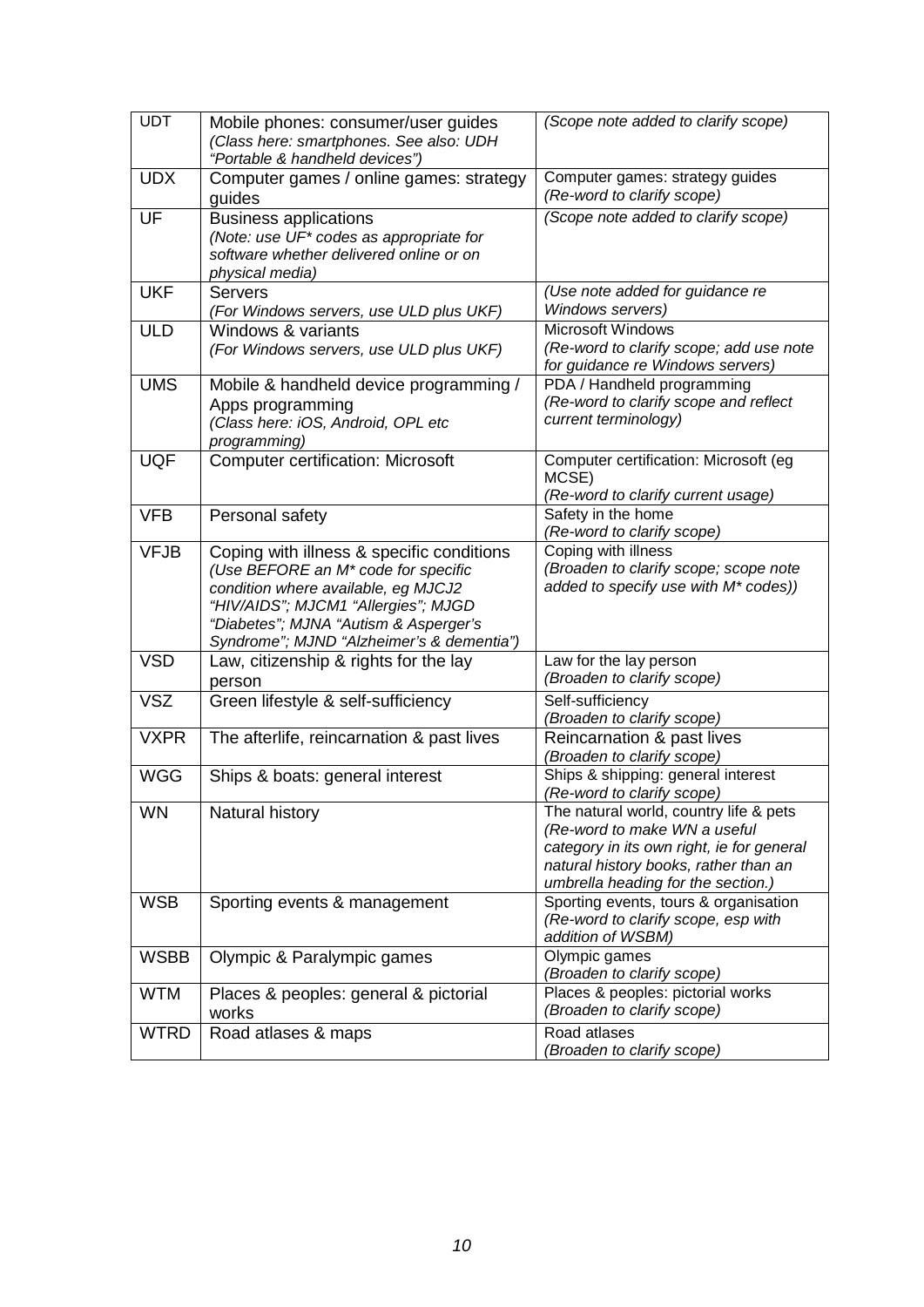### **Table 2b. Children's/Teenage/Educational Categories: Modifications**

**General change:** to avoid any ambiguity over, or any connotations that might be inferred from, the use of term "Young Adult" (see separate paper) all instances of "Young Adult" or "YA" in Section Y are to be amended to "Teenage". This change is reflected in any relevant headings modified in any other respect below, but not all headings affected by this change (essentially all YD<sup>\*</sup>, YF<sup>\*</sup> YN<sup>\*</sup>, YR<sup>\*</sup> and YX<sup>\*</sup>) are listed below.

| Code        | New Heading                                                                                         | Previous Heading (Reason)                                                                                                                                            |
|-------------|-----------------------------------------------------------------------------------------------------|----------------------------------------------------------------------------------------------------------------------------------------------------------------------|
| <b>YNN</b>  | Natural history (Children's / Teenage)                                                              | Nature, the natural world (Children's &<br>YA)<br>(Re-word to clarify use of YNN for<br>general natural history books. Cf WN)<br>[Response to HarperCollins request] |
| <b>YNX</b>  | Mysteries, the supernatural, monsters<br>& mythological beings (Children's /<br>Teenage)            | Mysteries & the supernatural (Children's<br>& YA)<br>(Broaden to clarify scope)                                                                                      |
| YQEF        | School editions of English literature<br>fiction texts                                              | School editions of fiction texts<br>(Clarify restriction to English, and<br>distinguish from new YQFL code)                                                          |
| <b>YQN</b>  | Educational: Citizenship & social<br>education<br>(See also: YQJ "Educational: Social<br>sciences") | (Note added to clarify distinction<br>between YQN and new code YQJ)                                                                                                  |
| <b>YQTF</b> | Educational: Food technology<br>(Class here: home economics)                                        | (Note added to clarify scope)                                                                                                                                        |
| <b>YQV</b>  | Educational: Business studies &<br>economics                                                        | Educational: Business studies<br>(Broaden to clarify scope)                                                                                                          |
| <b>YRW</b>  | Atlases & maps (Children's / Teenage)                                                               | Atlases (Children's & YA)<br>(Broaden to clarify scope)                                                                                                              |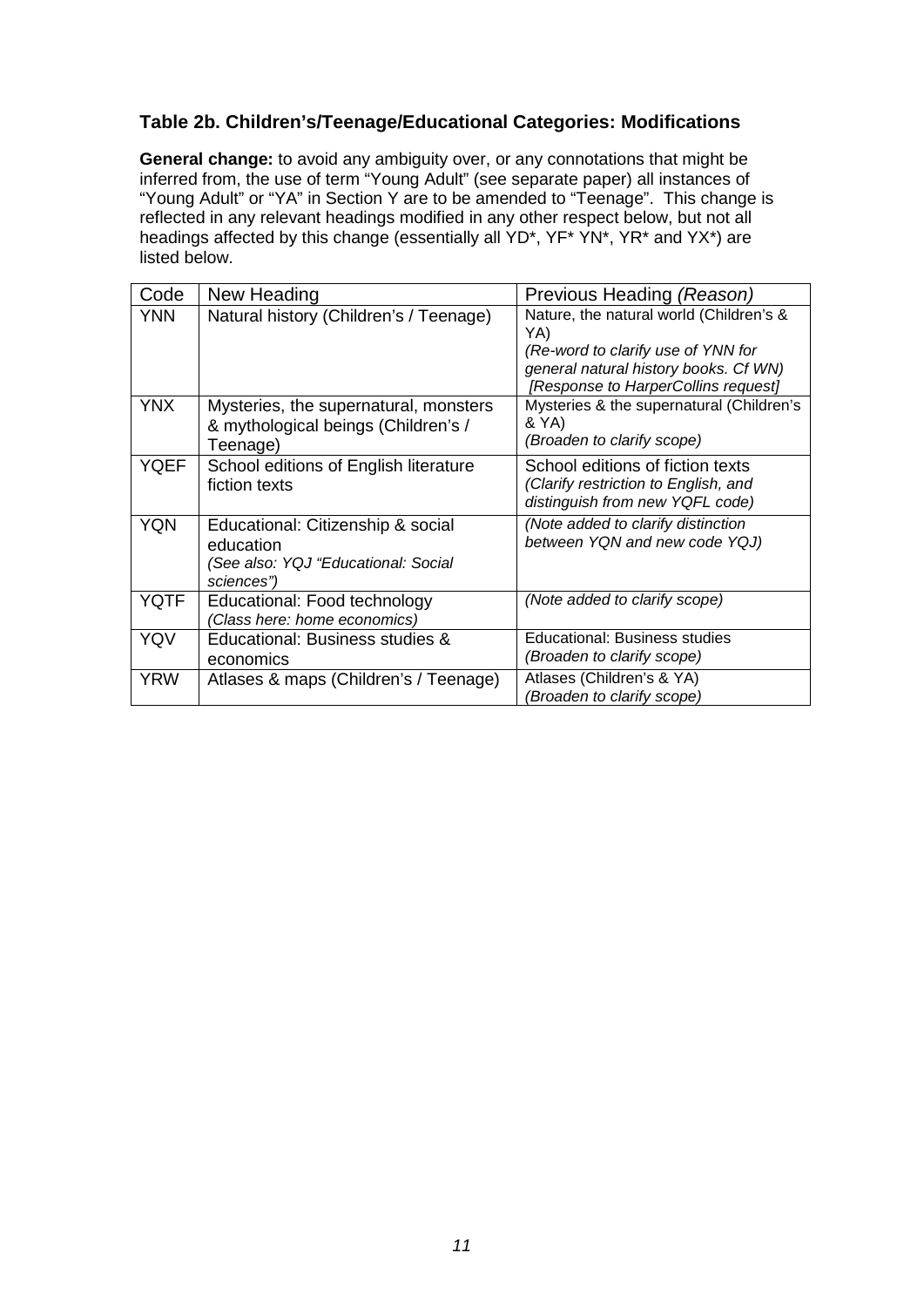## **Table 3. Qualifiers: Additions**

| Code  | Heading                                                                                                                                                                                                                                                                                                                                                                              | Notes (Reason)                                                                                   |
|-------|--------------------------------------------------------------------------------------------------------------------------------------------------------------------------------------------------------------------------------------------------------------------------------------------------------------------------------------------------------------------------------------|--------------------------------------------------------------------------------------------------|
| 1QDAK | Pre-Columbian America<br>(Class here: Inca, Aztec, Maya civilisations)                                                                                                                                                                                                                                                                                                               | (Fills gap; nowhere to class such<br>titles)                                                     |
| 1QSE  | <b>Irish Sea</b>                                                                                                                                                                                                                                                                                                                                                                     | (as above)                                                                                       |
| 4KT   | Designed / suitable for Scottish<br>Curriculum for Excellence (CfE)<br>Levels                                                                                                                                                                                                                                                                                                        | (Needed for new educational<br>standards introduced in Scotland)                                 |
| 4KTB  | For CfE Early Level (Scottish)                                                                                                                                                                                                                                                                                                                                                       | (as above)                                                                                       |
| 4KTG  | For CfE First Level (Scottish)                                                                                                                                                                                                                                                                                                                                                       | (as above)                                                                                       |
| 4KTJ  | For CfE Second Level (Scottish)                                                                                                                                                                                                                                                                                                                                                      | (as above)                                                                                       |
| 4KTP  | For CfE Third Level (Scottish)                                                                                                                                                                                                                                                                                                                                                       | (as above)                                                                                       |
| 4KTR  | For CfE Fourth Level (Scottish)                                                                                                                                                                                                                                                                                                                                                      | (as above)                                                                                       |
| 4KVT  | For BTEC (Business And Technology<br><b>Education Council)</b>                                                                                                                                                                                                                                                                                                                       | (as above)                                                                                       |
| 4KVTA | <b>BTEC Introductory Certificate - Level</b><br>1 qualification                                                                                                                                                                                                                                                                                                                      | (as above)                                                                                       |
| 4KVTB | <b>BTEC Introductory Diploma - Level 1</b><br>qualification                                                                                                                                                                                                                                                                                                                          | (as above)                                                                                       |
| 4KVTF | <b>BTEC First Certificate - Level 2</b><br>qualification                                                                                                                                                                                                                                                                                                                             | (as above)                                                                                       |
| 4KVTG | <b>BTEC First Diploma - Level 2</b><br>qualification                                                                                                                                                                                                                                                                                                                                 | (as above)                                                                                       |
| 4KVTJ | <b>BTEC National Award - Level 3</b><br>qualification                                                                                                                                                                                                                                                                                                                                | (as above)                                                                                       |
| 4KVTK | <b>BTEC National Certificate - Level 3</b><br>qualification                                                                                                                                                                                                                                                                                                                          | (as above)                                                                                       |
| 4KVTL | <b>BTEC National Diploma - Level 3</b><br>qualification                                                                                                                                                                                                                                                                                                                              | (as above)                                                                                       |
| 4KVTQ | <b>BTEC Foundation Diploma in Art and</b><br>Design                                                                                                                                                                                                                                                                                                                                  | (as above)                                                                                       |
| 4KVTX | <b>BTEC Higher National Certificate</b>                                                                                                                                                                                                                                                                                                                                              | (as above)                                                                                       |
| 4KVTY | <b>BTEC Higher National Diploma</b>                                                                                                                                                                                                                                                                                                                                                  | (as above)                                                                                       |
| 4M    | International curricula & examinations                                                                                                                                                                                                                                                                                                                                               | (as above)                                                                                       |
| 4MB   | International Baccalaureate (IB)<br>Diploma                                                                                                                                                                                                                                                                                                                                          | (as above)                                                                                       |
| 4MG   | International GCSE (IGCSE)                                                                                                                                                                                                                                                                                                                                                           | (as above)                                                                                       |
| 5X    | Contains explicit material<br>(Use for: all material (often called "Young<br>Adult") for mid-teens & upwards featuring<br>topics regarded as unsuitable for some<br>readers, including sex, drug use, violence,<br>swearing. Assign both a Y* and non-Y* subject<br>code to all such items. May optionally also be<br>used for any adult material of a sexually<br>explicit nature.) | (Enables specific indication of<br>explicit or upsetting content<br>independent of interest age) |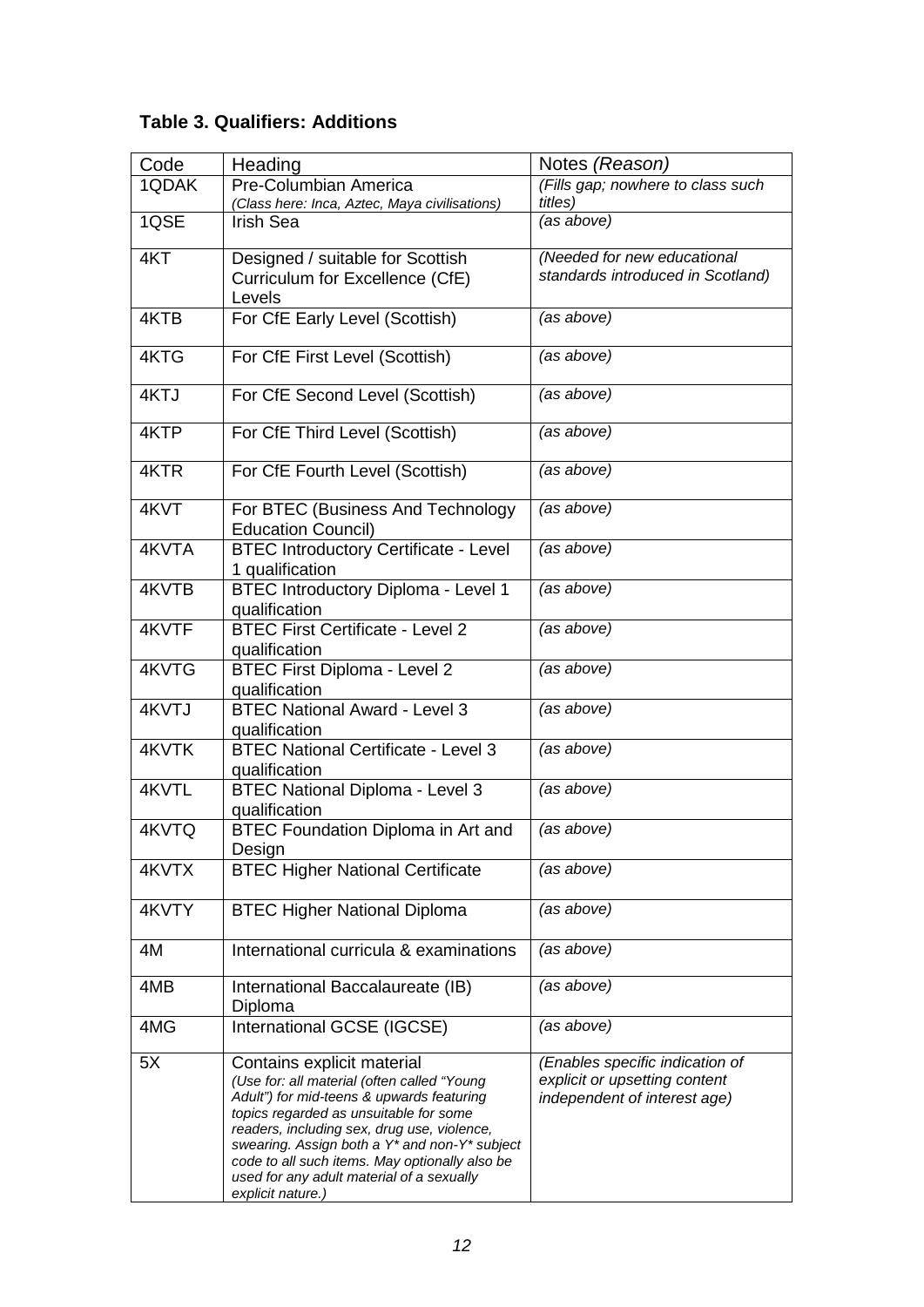#### **Table 4. Qualifiers: Modifications**

In addition to the specific changes below, the general heading for the 5\* sequence of Qualifiers should be changed from READING AGE & SPECIAL INTEREST to INTEREST AGE & SPECIAL INTEREST to reflect the fact that the 5A\* sequence would be more accurately described as indicating the "interest age" rather than the "reading age" of young readers. This distinction is of particular importance in relation to material specifically designed for reluctant readers, whose reading ability is significantly lower than is expected for their age.

| Code    | New Heading                         | Previous Heading (Reason)                                          |
|---------|-------------------------------------|--------------------------------------------------------------------|
| 1DBKEMD | Derbyshire & Peak District          | Derbyshire                                                         |
|         |                                     | (Re-word to clarify scope, add                                     |
|         |                                     | reference to well-known feature)                                   |
| 1DBKEMW | Warwickshire, West Midlands         | Warwickshire                                                       |
|         | (Note: including Birmingham)        | (Re-word to clarify scope, add                                     |
|         |                                     | reference to Local Authority)                                      |
| 1DBKENL | Lancashire, Greater Manchester,     | Lancashire                                                         |
|         | Merseyside                          | (Re-word to clarify scope, add                                     |
|         |                                     | reference to Local Authority)                                      |
| 1DBKENM | Cumbria & Lake District             | Cumbria                                                            |
|         |                                     | (Re-word to clarify scope, add                                     |
|         |                                     | reference to well-known feature)                                   |
| 1DBKEWS | Somerset, Bristol                   | Somerset                                                           |
|         |                                     | (Re-word to clarify scope, add                                     |
|         |                                     | reference to Local Authority)                                      |
| 1DBKEYN | Northumberland, Tyne & Wear         | Northumberland                                                     |
|         | (Note: including Newcastle)         | (Re-word to clarify scope, add                                     |
|         |                                     | reference to Local Authority)                                      |
| 3JJF    | c 1914 to c 1918 (including WW1)    | First World War, 1914-1918                                         |
|         |                                     | (Re-word to clarify scope, to                                      |
|         |                                     | emphasise period rather than war,                                  |
|         |                                     | and for consistency)                                               |
|         |                                     | Inter-war period, 1918-1939                                        |
| 3JJG    | c 1918 to c 1939 (Inter-war period) | (Re-word to clarify scope and for                                  |
|         |                                     |                                                                    |
|         |                                     | consistency)<br>Second World War, 1939-1945                        |
| 3JJH    | c 1939 to c 1945 (including WW2)    |                                                                    |
|         |                                     | (Re-word to clarify scope, to<br>emphasise period rather than war, |
|         |                                     | and for consistency)                                               |
| 3JJP    | c 1945 to c 2000 (Post-war period)  | Postwar period, 1945 to c 2000                                     |
|         |                                     | (Re-word to clarify scope and for                                  |
|         |                                     | consistency)                                                       |
|         |                                     | Reading age / level                                                |
| 5A      | Interest age / level                |                                                                    |
|         |                                     | (Re-word to clarify meaning)                                       |
| 5AC     | Interest age: from c 3 years        | Reading age: from c 3 years                                        |
|         |                                     | (Re-word to clarify meaning)                                       |
| 5AD     | Interest age: from c 4 years        | Reading age: from c 4 years                                        |
|         |                                     | (Re-word to clarify meaning)                                       |
| 5AF     | Interest age: from c 5 years        | Reading age: from c 5 years                                        |
|         |                                     | (Re-word to clarify meaning)                                       |
| 5AG     | Interest age: from c 6 years        | Reading age: from c 6 years                                        |
|         |                                     | (Re-word to clarify meaning)                                       |
| 5AH     | Interest age: from c 7 years        | Reading age: from c 7 years                                        |
|         |                                     | (Re-word to clarify meaning)                                       |
| 5AJ     | Interest age: from c 8 years        | Reading age: from c 8 years                                        |
|         |                                     | (Re-word to clarify meaning)                                       |
| 5AK     | Interest age: from c 9 years        | Reading age: from c 9 years                                        |
|         |                                     | (Re-word to clarify meaning)                                       |
| 5AL     | Interest age: from c 10 years       | Reading age: from c 10 years                                       |
|         |                                     | (Re-word to clarify meaning)                                       |